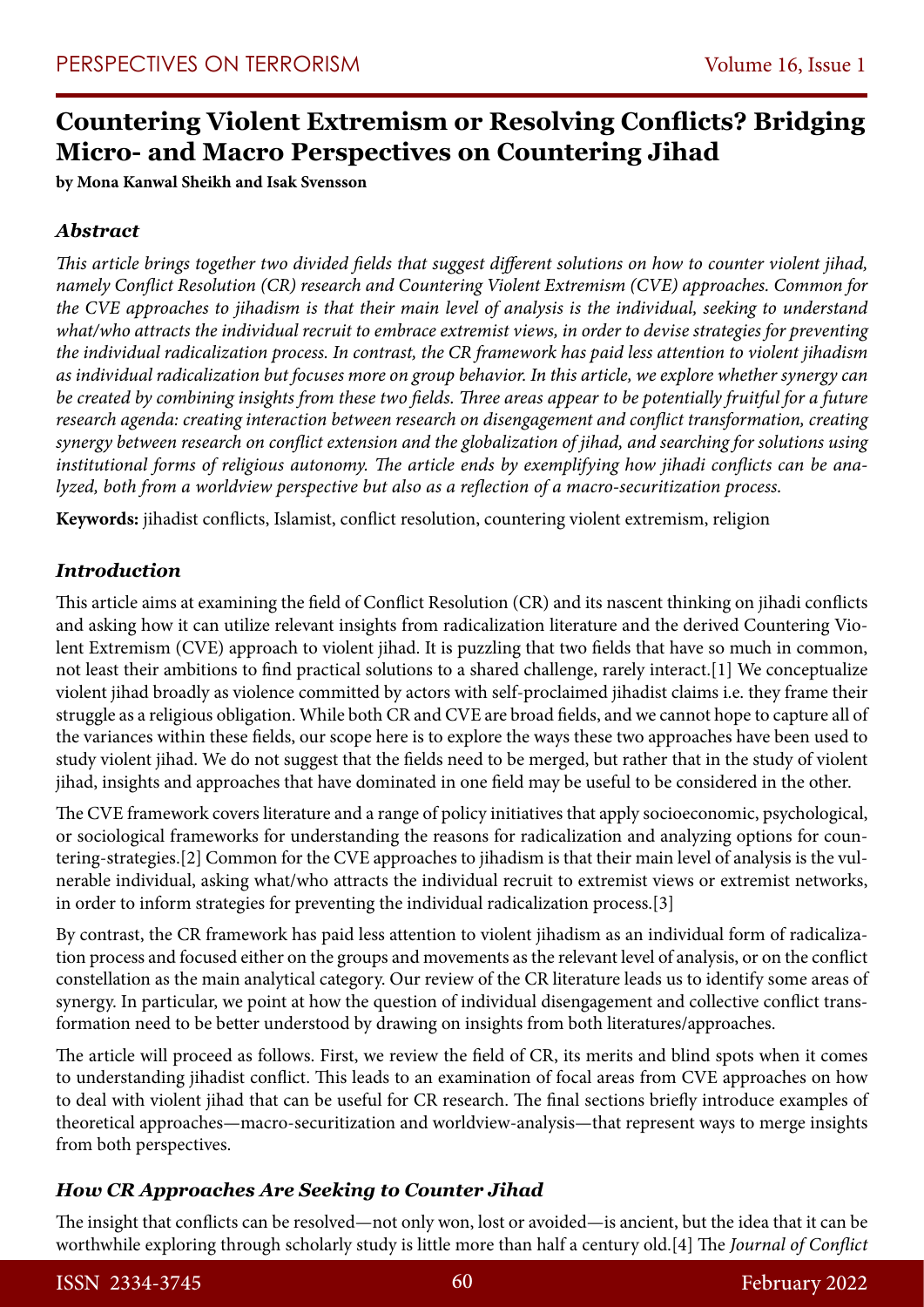*Resolution* was founded in 1957, and this can be regarded a growing acknowledgment of the value of studying how conflicts, at various levels of analysis, can be dealt with in a peaceful manner. Conflict resolution has been a central theme of interest for peace research since its inception.[5]

A primary, although not exclusive, interest has been in actors who are armed (governments and rebel groups). This interest in armed actors has led to the field being dominated by group-level analyses. Studying conflict resolution on the group level can thus be seen as a reflection of the capacity to use force of various actors. Whereas individuals may cause havoc, the destructive capacity of individuals pales compared to the one of armed groups and state actors. Governments and organized non-state actors (rebel groups) have access to material, military, economic, social, and cultural resources which they can mobilize when engaging in conflicts, making conflicts where they are involved particularly destructive and dangerous.[6]

The group-level analysis has traditionally led to an interest in collective outcomes, rather than focusing primarily on individual decisions. For instance, CR has been particularly interested in studying how peace agreements, as a collective outcome in social, and particularly armed conflicts, can be reached. The process of reaching, as well as the content of, peace settlements that meet the aspirations of the engaged actors, be they state, non-state or inter-governmental, actors, have therefore been key focal points of study in the field of CR. Group-level analysis has been the focus in conflict resolution, but also one of its weaknesses. Increasingly, CR as a field has started to explore micro-dynamics of conflict resolution processes by, for example, paying more attention to the role of attitudes of populations in post-conflict peacemaking,[7] as well as processes which drive individual level rebel-recruitment.[8] However, this has so far not been extended to the analysis of violent jihad.

Thus, there is a widespread recognition that parties in armed conflicts are not unitary actors, and that there is a need to study intra-party dynamics. Group-level decisions are formed through dynamics between forces that may have very different positions and interests in terms of reaching conciliatory relationships with the other side. In particular, there can be tensions between hardliners ('hawks') and softliners ('doves') within one side in conflict, tensions that may not necessarily be visible from the outside and that may lead to contradictory behaviors and statements. Actors are not unitary and different (sub-)actors and (sub-)factions have different incentives in terms of seeking a resolution of conflicts—an insight that has generated considerable research on spoilers in conflict resolution processes.[9]

### *Insights from the Conflict Resolution Approach*

There are a set of fundamental insights and perspectives that have guided and permeated the study of conflict resolution, which are important in the study of violent jihad. The first is to study the armed *conflicts* and insurgences in which jihadi actors are involved, rather than extremism or radicalism more broadly. Most jihadi violence occurs within the context of armed insurrections, and only a fraction occurs outside of zones of active armed conflicts, as manifested in sporadic attacks in Western countries. Focusing on conflicts therefore enables CR to deal with the thrust of the problem and enables CR to compare and contrast jihadist conflicts in relation to other types of armed insurgencies.

The second focus of the CR approach is its *relational* perspective: conflict is not primarily studied through the perspective of one side, but as an interlocked system. Conflicts are seen as social systems of antagonistic relationships between actors, and the resolution of conflict requires attention to all the actors included in that social system, paying attention to their behavior, positions, attitudes, and interests. Conceptually, conflict resolution has analyzed conflicts as incompatible claims to the same set (or, at least, perceived set) of limited resources between at least a pair of conflict actors (so-called *dyads),* or several conflict actors *(multi-party conflicts).* If we want to understand why a conflict is resolved or not, we thus need to pay attention to all actors involved in a conflict, and their respective relationships.

The second insight of the field of conflict resolution is the need to pay attention to the incompatibility from the perspectives of the belligerents themselves. This has led CR to explore the dynamic relationship between conflict parties' *stated positions and the underlying interests or needs*. Structural perspectives of social inequality, including class-, gender- or nationalist perspectives, rest on an assumption of what conflicts are about (e.g. eco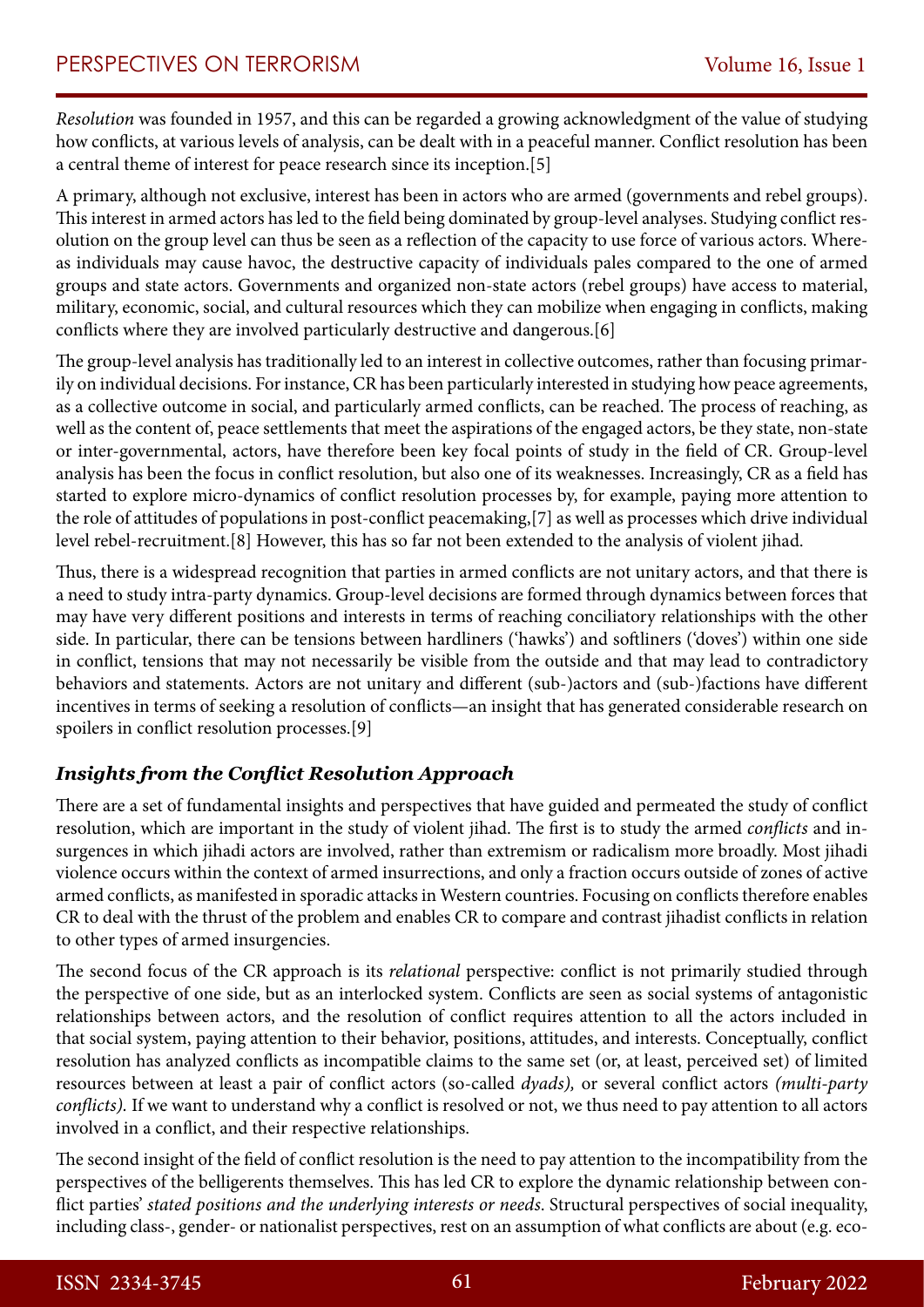nomic inequalities, gender inequalities, and ethnic differences), even though the parties in conflict themselves may not necessarily be (fully) aware of this. Conflict resolution, by contrast, takes the parties' own perspectives and self-definition as a starting point for the analysis. This means that the stated positions of parties in conflict need to be taken seriously—which helps to categorize conflicts by dimensions of incompatibility—but also that the resolution of conflict requires the parties to search for potentially common underlying interests. An analysis of conflict must pay attention to what the parties themselves say about *why* they are fighting, but at the same time, not take the stated reason as the final answer: the diagnosis of conflict resolution requires that questions are asked about the underlying interests and, even more so, needs that parties in conflict have—the deeper reasons why they pursue a particular aspiration in a conflict.

By digging deeper in an analytical sense, conflict resolution can help to shed light on the reasons that lie behind suggested solutions. If these reasons can be disentangled and made explicit, a basis for other types of solutions can be created, which meet the interests or at least the needs of the parties, but not necessarily in a way that was originally desired by the parties themselves.

A third insight from CR is that, since conflict escalatory dynamics will kick in to further escalate conflicts once they have started, the resolution of conflict will not occur until the parties exhaust themselves, at least in some respect. Processes of conflicts tend to reinforce themselves, up to the point when further escalation is not possible, given the available resources and limited interests of the parties in achieving their originally stated aspirations. Serious negotiation between antagonists will not be initiated until the situation is ripe for resolution: when the parties have reached a stalemate from which they cannot escalate the conflict, while simultaneously being disincentivized to move away from this stalemate due to the perceived costs being too high. In short, conflict actors will generally not be willing to come to the negotiation table unless there is a so-called 'mutually hurting stalemate'.[10] Still, hurting stalemates are not enough. Conflict resolution requires opportunities and space for finding a mutually acceptable outcome. There has to be a formula on how to settle the conflict in the broadest way. Moreover, conflict resolution requires the presence of valid spokespersons*.* 

CR has, like other fields, been theorized on the basis of a certain empirical scope, primarily on the series of successful conflict resolution attempts in the early 1990s, most of which were not by actors involved in violent jihad. Whether the insights of conflict resolution are applicable therefore remains an open empirical question, but the specificity of jihadist conflicts pushes us toward some considerations that are new to the field.

Firstly, while conflicts are, from a CR perspective, pursued to advance underlying interests and/or needs, what about situations where waging conflict is itself the aspiration? What if religious actors are in fact fighting for religion, or in defense of religion, so that religious claims are not just a rhetorical cover over some more earthly issues that are assumed by some to be the 'true' cause of conflict? Some jihadist actors may engage in conflict because they value the fight itself, as a religious obligation, or the expected reward—a place in paradise. This would represent a fundamental challenge to the CR perspective. It would affect, for instance, the perceptions of costs in conflicts. Can belligerents be incentivized to move from the battlefield toward the negotiation table, if death (sacrifice) and destruction (fighting for God) is valued as a price rather than perceived as costs?

Secondly, the CR framework requires that, ultimately, there must be possible solutions in which both parties' aspirations, or at least their interests and needs, are met simultaneously. There has to be a 'zone-of-agreement' in order for a process of conflict resolution to make sense. But do such zones of agreements exist in jihadist conflicts where the claims relate to the protection of the sovereignty of God?

Thirdly, CR approaches apply a schematic conflict structure, where the government is often on one side of the conflict dyad and the rebels on the other. Transnational jihadist groups like the Islamic State or al-Qaeda are, however, not opposed to only one government. This has implications for bargaining, as transnational jihadist movements can retreat to other countries. It has also implications for theories of 'conflict ripeness' and 'mutually hurting stalemates'—assumptions that are foundational for much CR thinking.[11]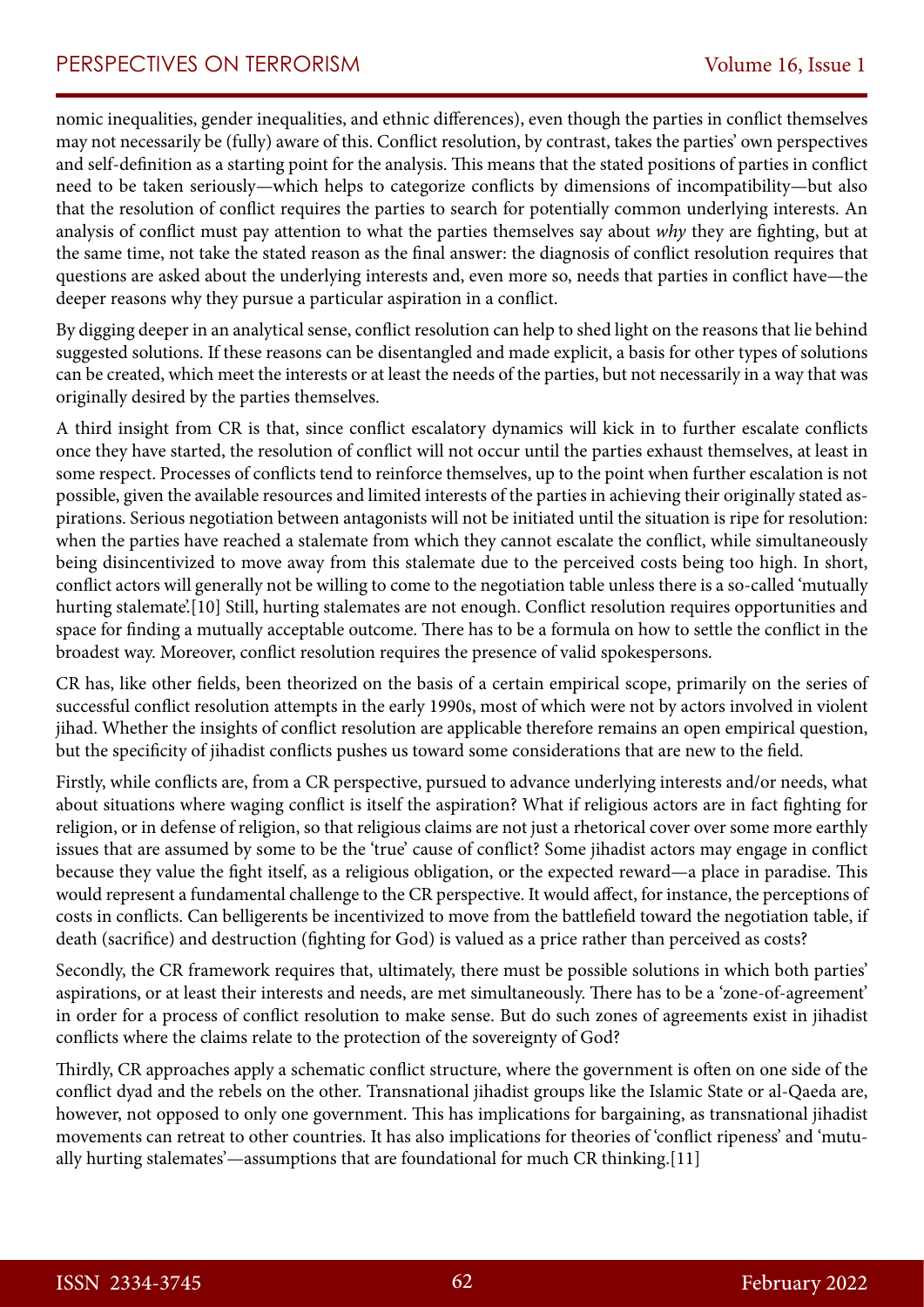#### *How CVE Approaches Are Seeking to Counter Jihad*

The bulk of the literature on jihadism that arose in the wake of 9/11 was inclined to focus on the radicalization process of the individual, although some of the literature also focused on group or organizational levels of analysis. Part of the literature is interdisciplinary and attempts to combine factors of explanation such as moral outrage about a perceived war against Islam, the resonance of jihad with personal experiences, and mobilization of networks.[12] Focus has primarily been on the individual, sources of discontent, or influence from a "radicalizer", who is often seen as the instigator of the radicalization process, disconnected from macro-level conflict structures. CVE practice is part of this trend, which developed from policy demands to think tanks and academic research centers which were expected to explain the phenomena of either jihadist violence or the individual embracement of jihadist ideas through their respective disciplinary lenses. Psychologists became preoccupied with searching for cognitive patterns,[13] sociologists and area specialists (and much of the public policy community) with social networks,[14] and political scientists with questions related to counterinsurgency and foreign fighters.[15] Another overall trait of the CVE practices is that, like radicalization research, they are based on psychological and sociological explanations, sometimes in a fruitful interplay, and sometimes as isolated frameworks for explanation.

CVE practices offer insights into the practices of engagement in, and disengagement from, terrorism,[16] focusing on building resilience and reducing the structural causes to terrorism (discrimination, corruption, lack of democracy, etc.). In addition, there are proposals made in programs for bringing back to society members of violent extremist groups, usually referred to as 'disengagement strategies'.[17] Incentives can include amnesties, job training and education for reintegration, economic subsidies to participants and their families, as well as introducing them to new social networks.[18]

A second insight that particularly radicalization studies bring to the table is a focus on the *centrality of legitimacy* in efforts to address the attractiveness of jihad.[19] One analysis of terrorism in Europe has, for instance, shown that "legitimacy-challenges" can explain the rise of terrorism in selected European countries. Engene, for example, found in 2007 that the countries that faced the biggest challenges from homegrown terrorism were characterized by three types of legitimacy problems: ethnic fragmentation leading to separatist movements, integration problems marginalizing some groups of society, and problems with transforming from one type of governance to another (e.g., from democracy to dictatorship, or reverse).[20]

Finally, CVE and radicalization approaches to jihadism have, due to their focus on ideology and religion, led to multiple understandings of the role of religion in mobilization. Whereas most of this literature is preoccupied with causalities (between religion and violence), and is also often criticized for drawing too-simplistic chains of causation, they have nevertheless opened up spaces for multidisciplinary debates on what the role of religion is and whether it is a minor or a major driver of jihadist violence.[21] This has ultimately led to a multidimensional approach to religion, thinking of it not only as ideology, but also identity, emotions, culture, etc. This has opened a venue for the study of the significance of religious emotions in conflict escalation,[22] and thrown new light on the significance of jihadi culture.[23]

It is often hard to strictly separate literature that deals with radicalization (and its causes) and assumptions behind "countering" extremism approaches, since the latter is based on assumptions or theories generated by the former. Rather than entering here into a discussion about weaknesses of the radicalization concept or offering a description of its main theories,[24] we instead want to discuss in the following the specificity of the CVE focus in terms of its thinking on countering radicalization and extremism. Taken as a whole, existing countering strategies deal with almost everything—ranging from border security to community policing, from intelligence gathering from social media to the development of counter-narratives that are focused on prevention of radicalization, while also covering so-called exit-programs in which individuals are assisted in leaving extremist environments.

Three countering paradigms run through the literature: one of the most dominant is to conduct interventions aimed at "at-risk individuals".[25] These approaches are, however, sometimes criticized for being counterproductive as they can contribute to strengthening vulnerable individuals' feelings of marginalization. A second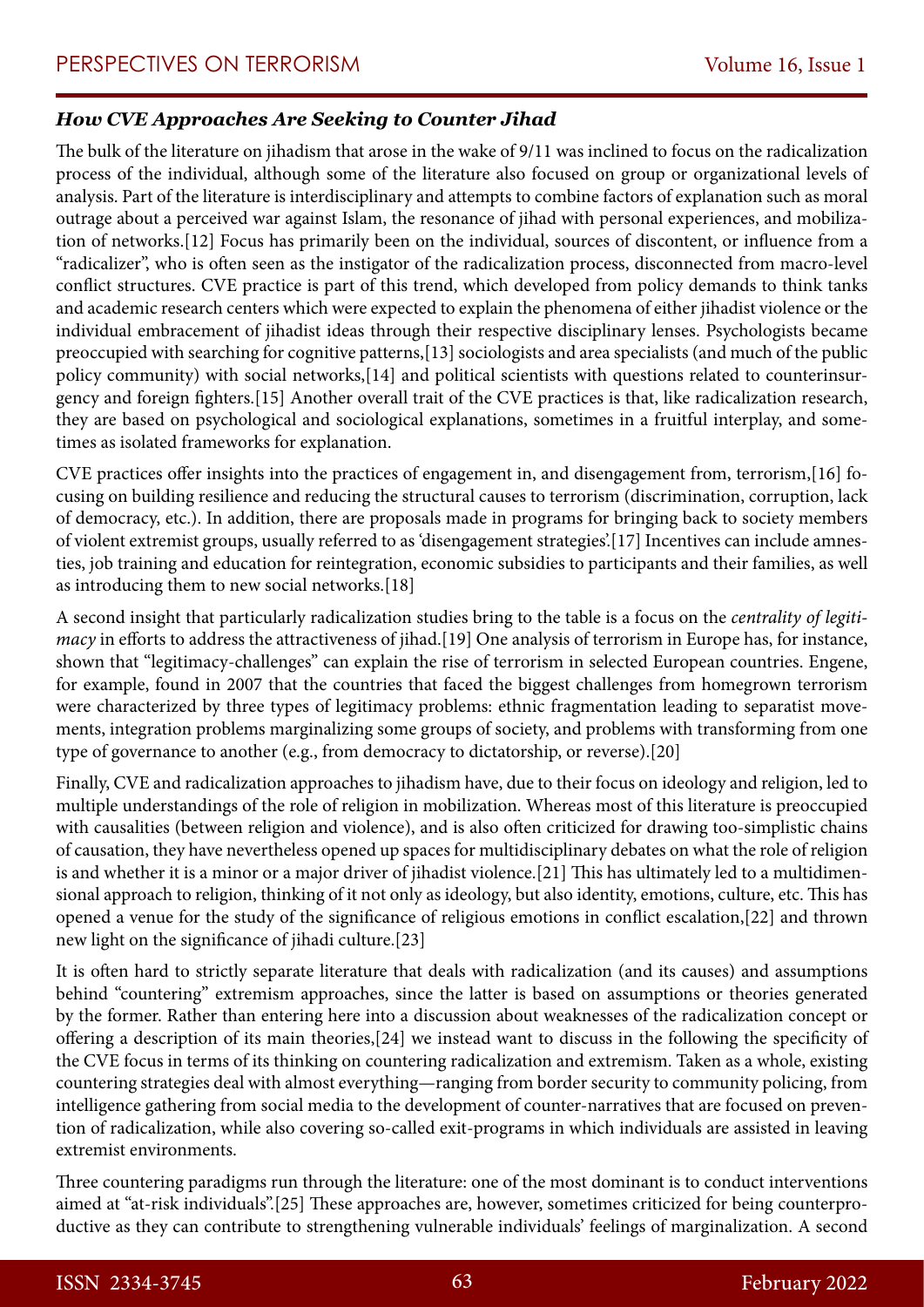countering paradigm is to counter extremist ideas, for example by building resilience against extremist ideas among vulnerable communities. Concretely, in US policies, this has meant countering violent extremist propaganda while promoting US ideals.[26] Finally, a third countering paradigm entails disrupting potential social triggers to extremism (e.g., job loss, discrimination). This also includes focusing on social networks and leaders. The physical presence of radical charismatic persons leading extremist networks are in some instances described as a major reason why terrorist acts take place in some environments but not in others, in spite of similar socioeconomic characteristics.[27]

#### *Disengagement and Conflict Transformation*

Based on our brief review of the two fields and the different discussions that flourished within them, we shall in the following try to identify some areas of synergies: how the CVE and CR perspectives can be fruitfully combined in the study of violent jihad.

A question that arises is whether CR can gain from insights into disengagement processes and the transformation of violent to nonviolent activities. The core question of this research field continues to be: what makes individuals leave jihadi movements? Part of the CR literature on armed-rebel-to-political-party transformation (as a CR mechanism) already deals with this aspect.[28] How can the insights from the study of individual disengagement and collective conflict transformation be integrated? If both approaches are used simultaneously, they can ideally serve to strengthen each other. When rebel groups and governments sit down at the table and jointly discuss programs of demobilization, space is opened for conflict resolution. Alternatively, when disengagement campaigns deplete an insurgent group's manpower, it can push its leaders to seek accommodation. Ultimately, a successful transformation from a violent to a civil actor requires that both cadres and supporters are ready to disengage from violence.[29] We have seen such transformations occurring in Egypt (Egyptian Islamic Group), the Philippines (Moro Islamic Liberation Front) and Tajikistan (Islamic Renaissance Party). Yet, there are also tensions between the different counterstrategies in terms of their emphasis on the group or the individual: measures aimed at individual deradicalization aim to weaken and undermine the group, whereas the facilitation of rebel-to-party transformations may strengthen or solidify a group transforming its means of influence from violent coercion of the opponent to nonviolent persuasion of the electorate. Following both strategies at the same time can be counterproductive. For example, in the context of Pakistan, both counter-terrorism measures and negotiation attempts with the Pakistani Taliban were initiated at the same time, leading to a breakdown of negotiations.[30] Attempts to break away individuals from a violent jihadi insurgency will, from the rebels' perspective, be seen as hostile acts aimed at weakening the group. Deradicalization programs (e.g., in the form of conditional amnesties) have, however, been part and parcel of military counterinsurgency campaigns against rebels in the past.

It should be recognized that the macro- and the micro approach may be most fruitful in different phases of conflicts. As conflicts emerge, relying too heavily on the micro-perspective may risk external actors to lose sight of the macro-level changes on the political level that may be needed in order to manage public grievances. Once conflicts have been framed in jihadist terms, the micro perspective on, for example, how to prevent foreign individuals from joining a jihad, is particularly applicable. Once an acute phase of a conflict is over, the post-conflict society requires attention to both the micro- and macro-level approaches in order to be able to reach a sustainable and stable peace. Moreover, the macro- and micro approaches may also be more or less applicable depending on the different types of conflict actors. The more radical a group is perceived to be, the less emphasis can be put on group-level changes, and in such case more emphasis has to be placed on counterstrategies targeting individuals on individual counterstrategies.

### *Global Jihad and Conflict Extension*

CVE approaches have in general applied a more network-based conceptualization of jihadist actors than can be found in the field of CR. Jihadist insurgencies correspond poorly with traditional rebel-group structures and the unitary actor assumption that prevails in the CR field is inappropriate.

Jihadist conflicts are globalized, making it difficult to disentangle one particular conflict from the web of other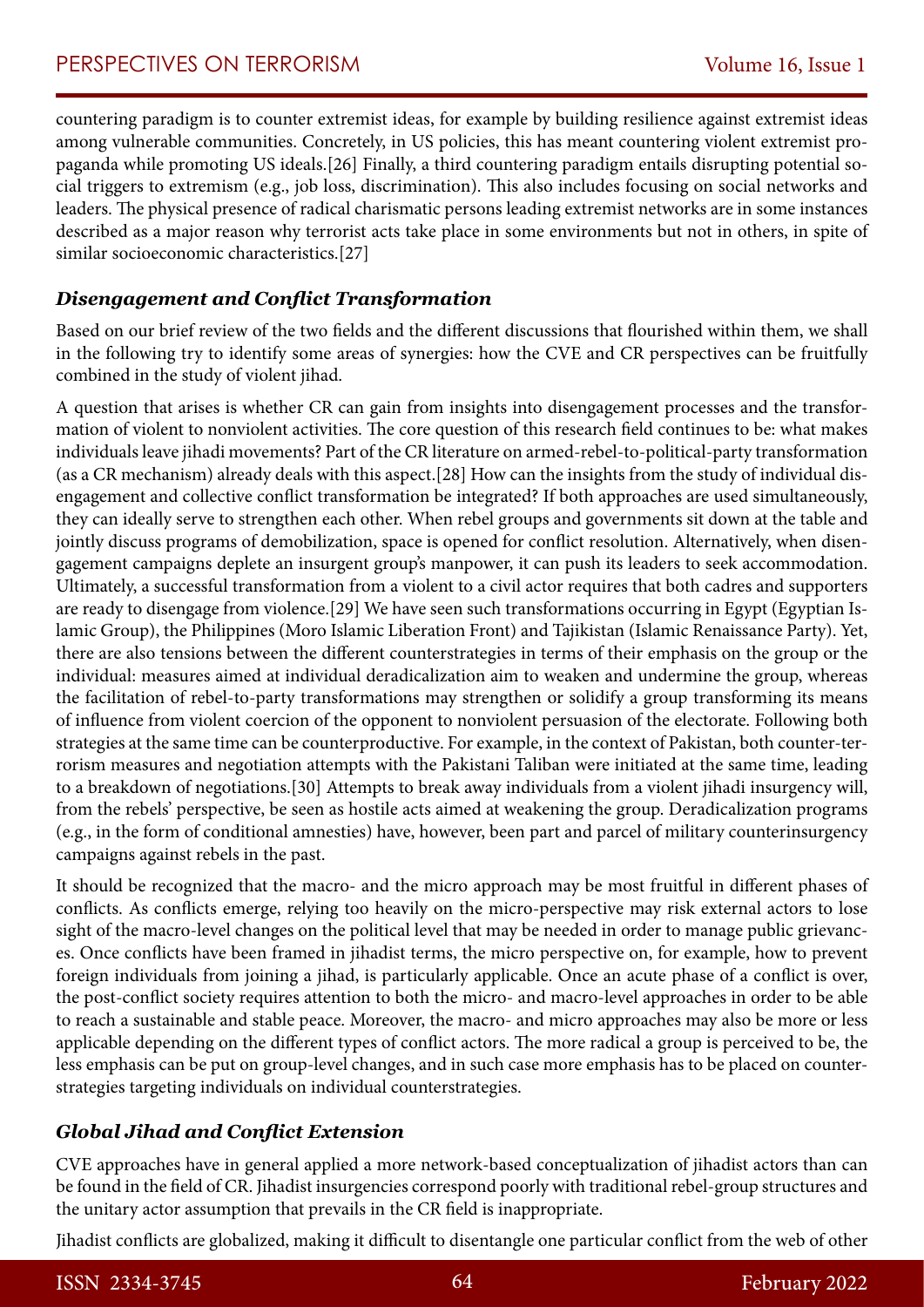related conflicts. Regional conflict-complexes have existed before, but the jihadist conflict complex is both global and disaggregated in a way that has not existed before. CVE has tended to focus more on the globalization of violent jihad, particularly due to a concern for the role of returned foreign fighters, and how different geographical areas of conflict interact in various and complicated ways. This has only partially been paid attention to in CR- and conflict management literature.[31] This circumstance forces us to think about conflict resolution in transnational terms. Global conflict resolution may entail the evaluation of the usefulness of conflict extension theories as prism to understanding transnationalization, where conflicts expand across borders branching out from a locally defined internal armed conflict. In the broader CR literature, transnationalization is conceptualized as the involvement of external actors in domestic conflicts (conflict extension theories); as an effect of a disjuncture between the state-system and multi-ethnic communities (particularly the literature on the internationalization of ethnic conflicts has this approach embodied in the interaction theories), or as an instrumental tool for leaders who aim at increasing internal coherence in their own country by entering into disputes with other states (conflict transformation theories).[32] These theories are limited by their focus on external intervention in civil wars, by their more descriptive than explanatory contribution, or by their focus on the instrumental gain of power holders, when conflicts are transformed from the national to the international level. The dynamics of globalization, as conceptualized in CVE frameworks, seem to be more complicated and allow for causal arrows to point in more directions than just local  $\rightarrow$  global.

Recent research has also suggested that these types of conflicts have a unique tendency to transnationalize and expand more easily due to the existence of transnational jihadi movements such as Al-Qaeda and the Islamic State and the existence of multiple foreign diasporas that can be targeted for radicalization.[33] This dimension has led scholars to look at both conflicts as they affect the worldview of jihadists,[34] but also the noncognitive dimensions of conflicts, such as the ability of some conflicts to attract foreign fighters from faraway places.[35] Scholarly attention has also increased regarding collaboration and conflict between local jihadist movements and transnational jihadist movements (IS/AQ), and the regionalization of conflicts in terms of spillover of violence to neighboring countries.[36]

# *Searching for Solutions*

Curbing the dynamics on the macro-level may affect the motivations and perspectives of individuals in relation to jihadist conflicts. One example is the demand for establishing and implementing sharia law, which appears in many conflict-contexts where Islamists are involved. A CR perspective may take the sharia-demand as a starting point in a search for solutions that may satisfy local demands regarding the role of religion in politics. Examples of autonomy solutions in the realm of religious affairs have been tried, with varying degrees of success, in Pakistan, Indonesia, Philippines, Nigeria and Mali. A CVE-perspective can help to alert of the potential negative implications of providing legitimacy to non-secular ideas. Combining CR and CVE may thereby help to shed light on the repercussions of applying "religious autonomy" as a conflict resolution mechanism in the face of violent conflicts with Islamists.[37]

The ongoing conflict in Mali shows the potential value of combining micro-macro perspectives of CVE and CR. For most of the conflict's recent history, the CVE perspective has been dominating, which has shaped the Western approach to the conflict. Increasingly, there is now a recognition that the armed conflict cannot be brought to a sustainable end without dialogue and negotiations that must also include armed actors fighting under jihadist banners. Peace feelers between the governments and radical Islamist groups such as Katiba Machina are signs of a willingness on the sides of both the government in Bamako and among some of the actors in the jihadist insurgency that political accommodation is necessary. While at the time of writing this, it is too early to evaluate the outcome of these feelers, they are still noteworthy, implicating the potential usefulness of conflict resolution perspectives in managing violent jihad. Still, the CVE perspective will remain important, especially in terms of thinking about how to decrease the pool of recruits to the jihadist insurgency. Afghanistan is another example where initiatives on the micro-level, such as reintegration of insurgent actors, were later supplemented with attempts to start political negotiations with representatives from the Taliban leadership. However, it raises the question of what would have happened if there was better coordination of the policies aimed at reintegration at the foot soldier level, and the relatively unsuccessful attempts of national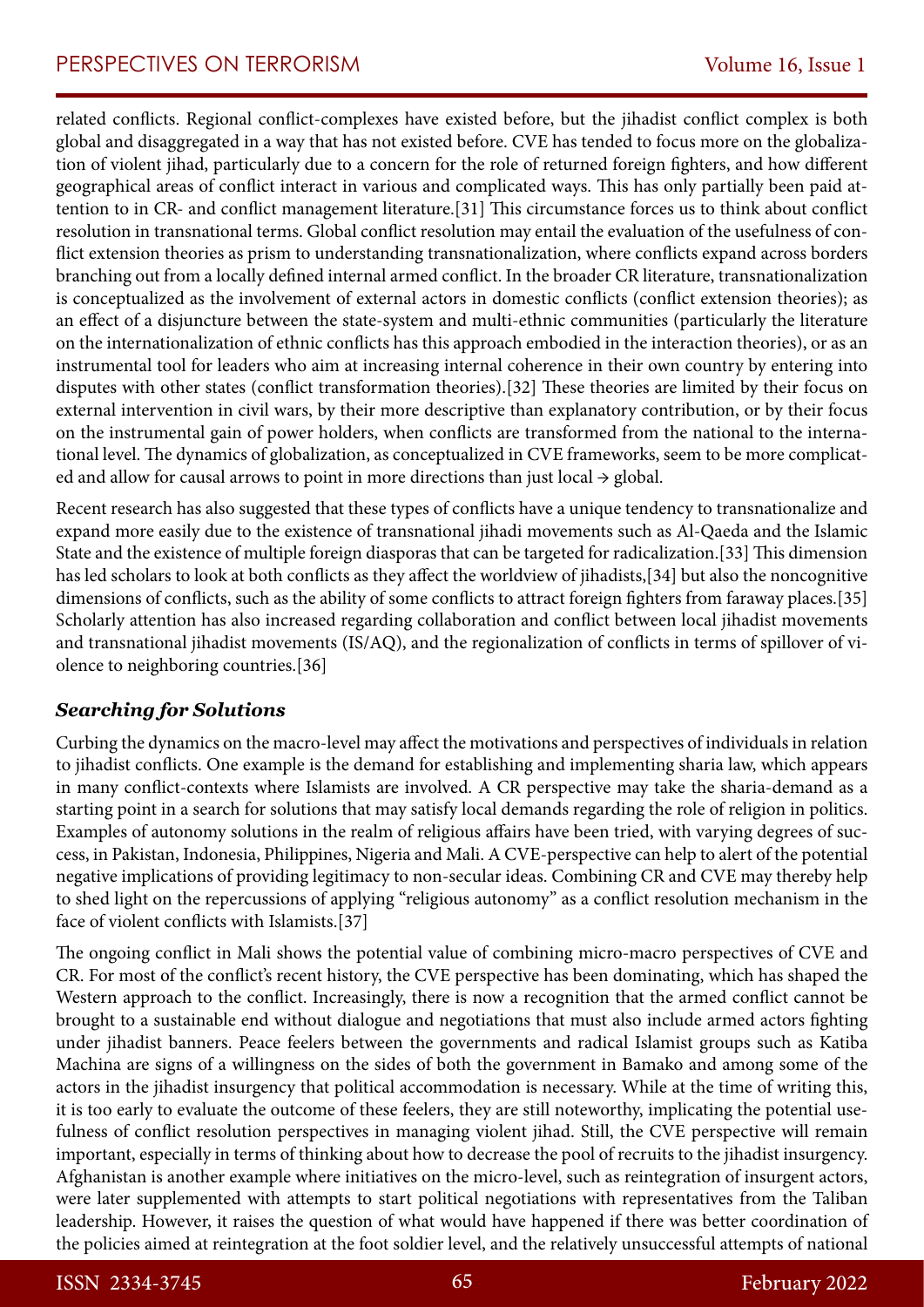reconciliation-based dialogue between the different militant and political factions of Afghan society.

### *Combining the Micro-Macro Scales—Two Approaches*

There are many ways in which the micro-macro perspectives can be meaningfully integrated. As we have mentioned above, the literature on rebel recruitment as well as the emerging literature on popular attitudes toward peace processes are examples of this type of integration, although none of the existing literature has been applied to the study of jihadist conflicts in the framework outlined above. When it comes to the study of violent jihad in particular, the following two examples might be instructive.

One way in which the CVE and CR perspectives can be integrated is in the study of *de-securitization as a conflict-resolution approach*. The theory of securitization formulated by the Copenhagen School of Security Studies offers another way of understanding conflict resolution than the traditional approaches of CR.[38] Macro-securitization, a term coined by Barry Buzan and Ole Wæver, departs from the idea that international security can sometimes be structured by one dominant conflict, as happened during the Cold War.[39]

Jihadist conflicts can be understood through this lens, as it contains an overarching narrative in which the West and Islam represent opposing sets of values and ideas of governance.[40] The securitization of jihadism is driven by complicated transnational dynamics that ultimately are difficult to relate to a single securitizing move or a single securitizing actor. An analysis of the processes of macro-securitization requires the exact combination of looking into the mobilization of an audience on a micro-level scale (which the radicalization literature has typically done) and the meta-level narratives and speech acts that transform an issue from being a local-level concern to becoming a global/transnational concern, attracting new/broader audiences.

Thus, thinking of jihadist conflicts as cases of macro-securitization can lead to a new way of thinking about conflict containment, one which is more about de-linking local conflicts from ideological macro-level conflict structures and less about thinking of resolution within a civil war context, in which conflict-resolution mechanisms, such as granting autonomy to rebel groups/power sharing,[41] or negotiating the conditions for peace on a national level stand at the center of peace-making efforts.[42] This is a different approach than the countering-discourses, which stem from the individual-level analysis and are different from the containment thinking which stems from a civil war approach to jihadist conflicts.

Johan Galtung (1969) has spearheaded the view that conflict must be understood as a dynamic phenomenon, meaning that it is often of limited value to search for the root causes of a conflict.[43] Rather, it is more important to understand conflict as it is currently running in order to find ways to derail the self-propelling mechanisms.[44] This is partly what underlies in the concept of de-securitization,[45] though it remains underdeveloped as an operational conflict-containment mechanism.

Another way in which the CVE and CR perspectives can be integrated is through the study of *religious worldviews*. Mark Juergensmeyer's work on what he termed 'cosmic warfare' connects the significance of individual imagery with its relation to conflicts. According to Juergensmeyers elaboration, religion—when conceptualized as a worldview—can have explanatory power when it comes to situations of escalation. At the same time, one of the most important agenda items for future research on the intersection between religion and war will be to understand those aspects of religious worldviews that can have a de-escalation potential. Thinking about how cosmic wars have ended in history, also seems to be a fruitful path for future peace and conflict studies.[46]

CR has, as with International Relations (IR) studies more generally, tended to de-emphasize the role of religious dynamics as an explanatory framework, with a smaller subfield as a possible exception.[47] If jihadist violence has been included in the analysis, it has been conceptualized as part of a continuum of armed conflicts. CVE, on the other hand, has emphasized religious aspects, and while one will find simple causality models linking religion to violence, it has also triggered a broader and more nuanced conceptualization of religious dimensions of violence. Particularly the concept of 'ideological attraction' appears to have some utility for CR thinking. Literature on religious experience, religious emotions, and religious culture is still nascent in CR but might have relevance for theorizing about resolution, since these factors could offer potential explanations for why resolution is potentially harder to obtain when religious actors are involved.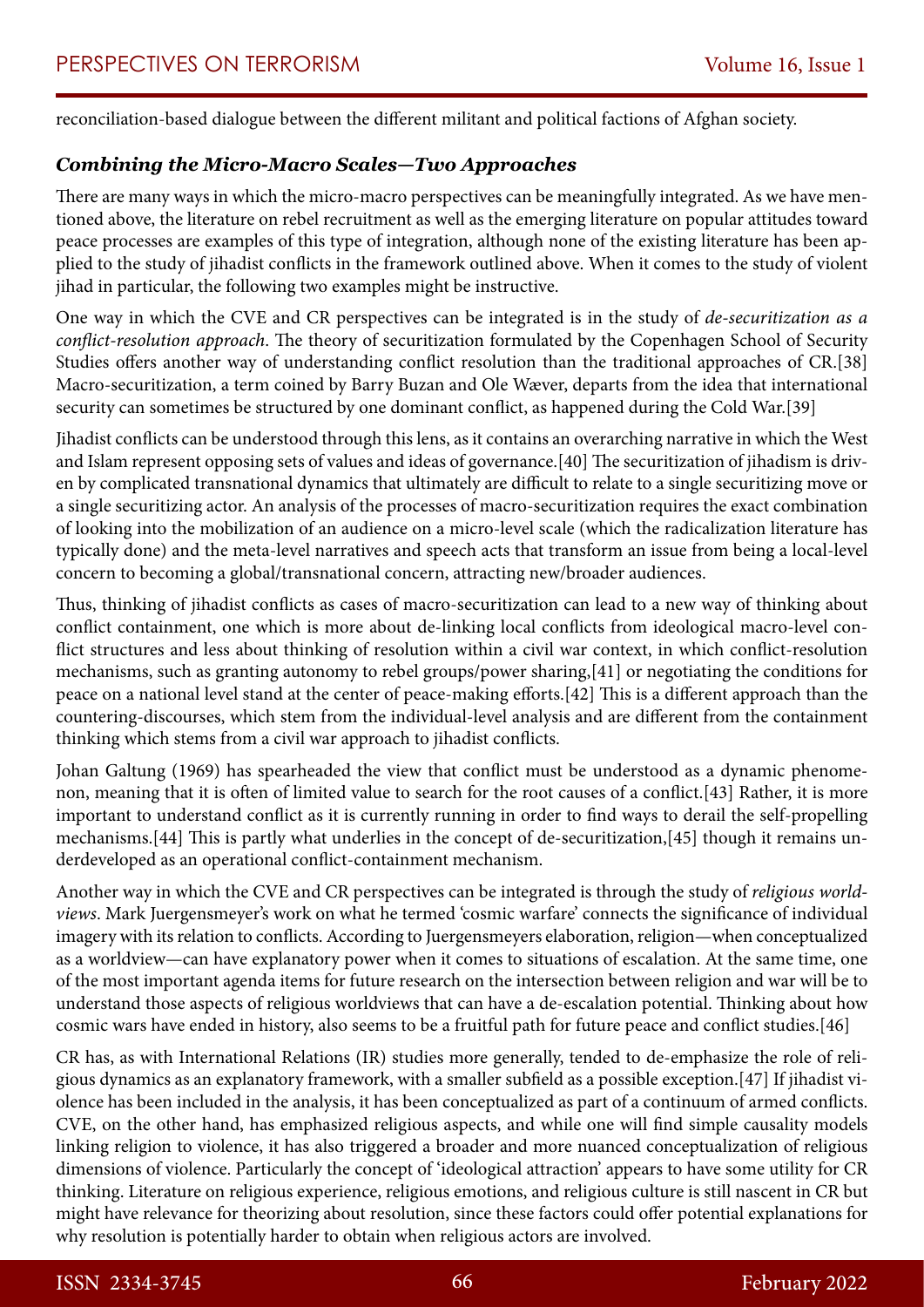Analyses based on the elaboration of a worldview and its components can hence say something about whether conflicts are prone to escalation, because it can reveal how individual actors perceive, interpret, and individually align themselves to the conflict. Hence—as the theory of securitization also prescribes—the cultivation of war imagery and the acceptance of the imagery from a convinced audience can increase the probability of mobilization and conflict escalation.[48]

#### *Conclusion*

In this article, we have sought to examine some relevant insights from two practice-oriented fields—CR and CVE—with different sets of assumptions about what matters most, in order to examine if there are any lessons to be learned concerning the containment of jihadist conflicts and individual mobilization for participation in jihad.

The merits of a CR approach to managing jihad are that they look at jihadi conflicts as systems of relationships, including the actions on the government's side. Hence the government is not automatically seen as the "countering" actor, but as a more active part of the (origin of the) conflict. Yet, despite an often-uncritical understanding of the role of the state/government in CVE approaches, CVE thinking can help bring other factors to the attention of CR: first, that transnational jihadi actors and movements are the premier examples of conflict constellations that currently escape standard CR schemes of conflict analysis. Second, it can potentially bring to the fore the centrality of "contested" paradigms of legitimacy, which seem to be particularly important for resolution thinking in the face of claims about religious autonomy. Finally, it brings in an attention to the significance of religion and ideology in spite of the fact that both the CVE and radicalization literature are often criticized for the way religion is often accounted for: as a root cause, or as a motivation on the actor level.

Compared to CVE, the group-level analysis in CR literature has led to an interest in collective outcomes rather than individual decisions and motivations. A clear merit of the CR approach is the relational perspective: conflict is not primarily studied through the perspective of one side, but as an interactive system. CR also works on the background of more global data, rather than being Western-biased, and CR literature also shows a recognition of the importance of conflict dynamics. However, the phenomenon of transnational jihad challenges central CR ideas like those about 'mutually hurting stalemates' and 'finding zones of agreement'.

This article has sought to identify some areas of synergy and future research. In particular, the combination of analyzing processes (individual and group-level) with structural conditions and more macro-level securitization seems to be fruitful to understand the dynamics of interplay at different levels.

Additionally, there are lessons to be learned by exchanging dynamics on individual disengagement practices and conflict transformation. CR has nascent literature on rebel-to-party transformation that could gain from the lessons from the individual level processes prompted by CVE initiatives. It can of course be questioned to what degree lessons from the West can be useful for non-Western conflict zones (where the context is remarkably different). However, studying the emotional, ideological and psychological aspects of disengagement and transformation is a potentially fruitful pathway for both, CR and CVE studies.

Conflicts with jihadi actors force us to bridge the gap between different units of analysis, rethink our conflict schemes, the role and significance of the state/government, and interaction dynamics between individual imagery and mobilization and macro-scale narratives and conflict drivers. Radicalization research and CVE thinking points us in the direction of thinking about conflict resolution detached from a civil-war context where conflicts "grow" from the local to the transnational. The dynamics of globalization seem to be more complicated and allow for causal arrows to point in many directions rather than just from the local to the global. As we have suggested in this article, macro securitization theory and the concept of cosmic war can lead us toward an increased alignment between the individual and the collective, the local and the global.

#### *Acknowledgement*

We want to thank Riksbankens Jubileumsfond and the European Research Council for funding our research projects on jihadist conflicts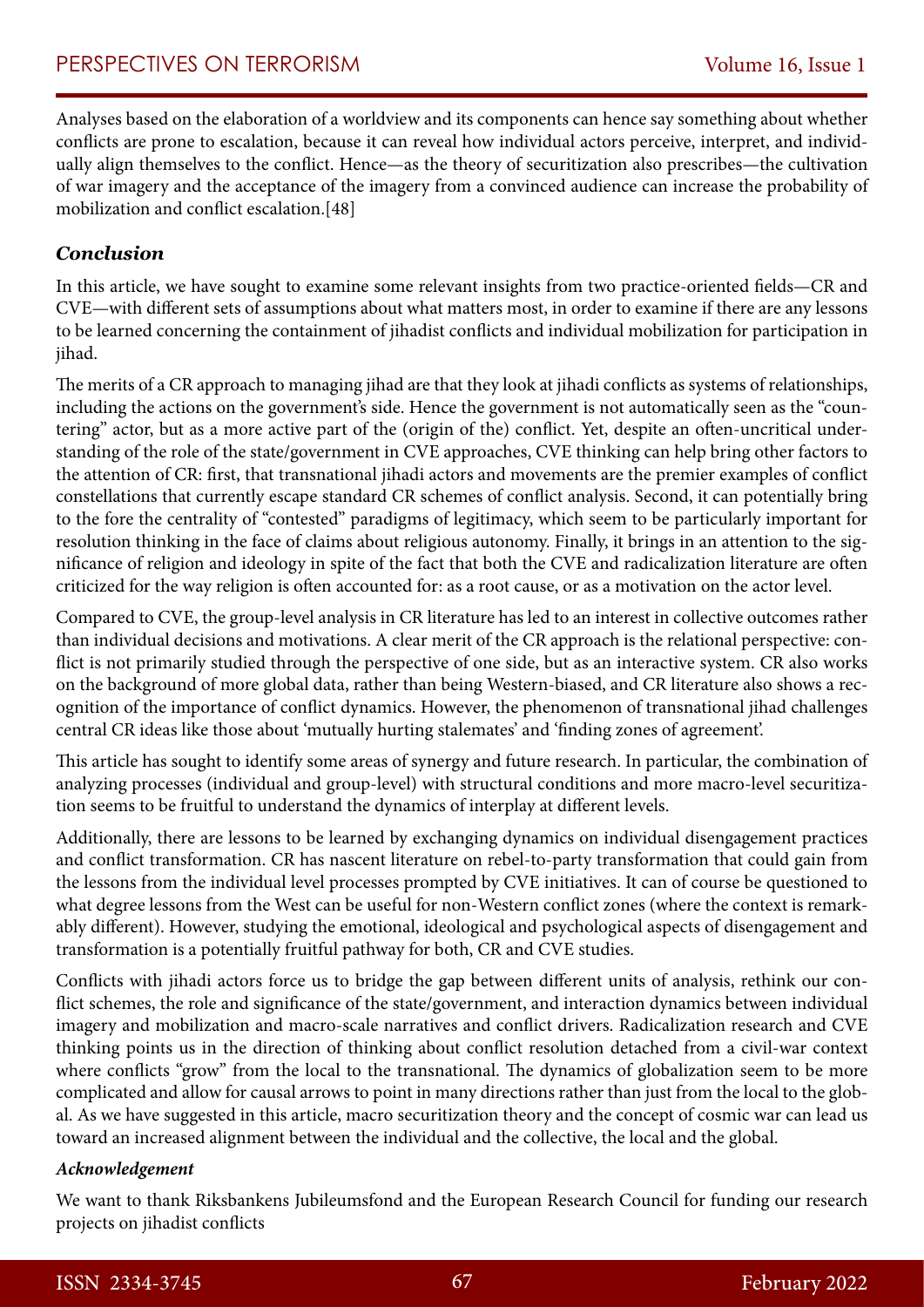#### *About the Authors:*

**Isak Svensson** *is professor at the Department of Peace and Conflict Research, Uppsala University, Sweden. His research focuses on religious dimensions of armed conflict, international mediation in civil wars, and dynamics of nonviolent civil resistance. He is the project leader for the international research project Resolving Jihadist Conflicts? Religion, Civil Wars and Prospects for Peace.*

**Mona Kanwal Sheikh** *heads the research unit 'Global Security and Worldviews' at the Danish Institute for International Studies (DIIS). Her research focuses on religion in international relations, religious violence and jihadism. Currently she is the leader of 'Explaining Transnational Jihad – Patterns of Escalation and Containment', a project funded by the European Research Council.*

#### *Notes*

[1] Beatrix Austin and Hans J. Giessmann (Eds.) *Transformative Approaches to Violent Extremis.,* Berlin: Berghof Foundation, 2018.

[2] Jerome P. Bjelopera, *Countering Violent Extremism in the United States,* Washington, DC: Congressional Research Service, 2014; Georgia Holmer "Countering Violent Extremism: A Peacebuilding Perspective," *United States Institute of Peace, Special Report*, 2013; Randy Borum "Radicalization into Violent Extremism I: A Review of Social Science Theories," *Journal of Strategic Security* 4(4) 2011, pp. 7–36; Minerva Nasser-Eddine, Bridget Garnham, Katerina Agostino and Gilbert Caluya, "Countering Violent Extremism (CVE) Literature Review," Australia: Counter Terrorism and Security Technology Centre, Department of Defence, 2011.

[3] Tore Bjørgo and John G. Horgan, *Leaving Terrorism Behind: Individual and Collective Disengagement*. Abingdon: Routledge, 2009.

[4] Christopher Mitchell and Michael Banks, *Handbook of Conflict Resolution: The Analytical Problem-solving Approach.* London: Pinter, 1999; Oliver Ramsbotham, Hugh Miall and Tom Woodhouse, *Contemporary Conflict Resolution*. Malden, MA: Polity, 2016; Louise Kriesberg and Bruce W. Dayton*, Constructive Conflicts: From Escalation to Resolution*, Lanham: Rowman & Littlefield Publishers, 2017; Peter Wallensteen, *Understanding Conflict Resolution*. Los Angeles: Sage, 2019.

[5] Peter Wallensteen, *Peace Research: Theory and Practice.* London: Routledge, 2013; Nils Petter Gleditsch, Jonas Nordkvelle and Håvard Strand "Peace Research–Just the Study of War?," *Journal of Peace Research* 51(2) 2014, pp. 145–158.

[6] Peter Wallensteen (2019), op. cit.

[7] Karin Dyrstad, Kristin M. Bakke and Helga M. Binningsbø, "Perceptions of Peace Agreements and Political Trust in Post-War Guatemala, Nepal, and Northern Ireland," *International Peacekeeping* 20(4) 2021, pp. 1–26. DOI: 10.1080/13533312.2020.1869541.

[8] Scott Gates, "Recruitment and Allegiance: The Microfoundations of Rebellion," *Journal of Conflict Resolution* 46(1) 2002, pp. 111–130; Macartan Humphreys and Jeremy M. Weinstein, "Demobilization and Reintegration," *Journal of Conflict Resolution* 51(4) 2007, pp. 531–567; Kristin Eck "Coercion in Rebel Recruitment." *Security Studies* 23(2) 2014, pp. 364–398;

[9] Desirée Nilsson & Mimmi Söderberg Kovacs, "Revisiting an Elusive Concept: A Review of the Debate on Spoilers in Peace Processes," *International Studies Review* 13(4) 2011, pp. 606–626.

[10] William I. Zartman (Ed.), *Elusive Peace: Negotiating an End to Civil Wars*. Washington DC: Brookings Institution, 1995.

[11] Brynjar Lia, "Globalisation and the Future of Terrorism: Patterns and Predictions," London: Routledge, 2005.

[12] Marc Sageman, *Leaderless Jihad: The Face of Modern Terror*, Philadelphia: University of Pennsylvania Press, 2008.

[13] John G. Horgan, *The Psychology of Terrorism,* Abingdon: Routledge, 2005; Marc Sageman, *Understanding Terror Networks*, Philadelphia: University of Pennsylvania Press, 2004.

[14] Petter Nesser, "Joining jihadi terrorist cells in Europe"; in: Magnus Ranstorp (Ed.), *Understanding Violent Radicalization: Terrorist and Jihadist Movements in Europe*. Abingdon: Routledge, 2010, pp. 87–144.

[15] Bruce Hoffman, "Insurgency and Counterinsurgency in Iraq," *Studies in Conflict and Terrorism* 29(2) 2004, pp. 103–121.

[16] Bjørgo suggested in 2009 that engagement and disengagement are better terms as they refer to changes in action, and not in values and attitudes, as he argued that the radicalization/deradicalization literature was doing at that time.—Tore Bjørgo, "Processes of disengagement from violent groups of the extreme right"; in: Tore Bjørgo and John Horgan (Eds.) *Leaving Terrorism Behind: Individual and Collective Disengagement*, (London: Routledge, 2009), pp. 30–48.

[17] Naureen Chowdhury Fink and Ellie B. Hearne, "Beyond Terrorism: Deradicalization and Disengagement from Violent Ex-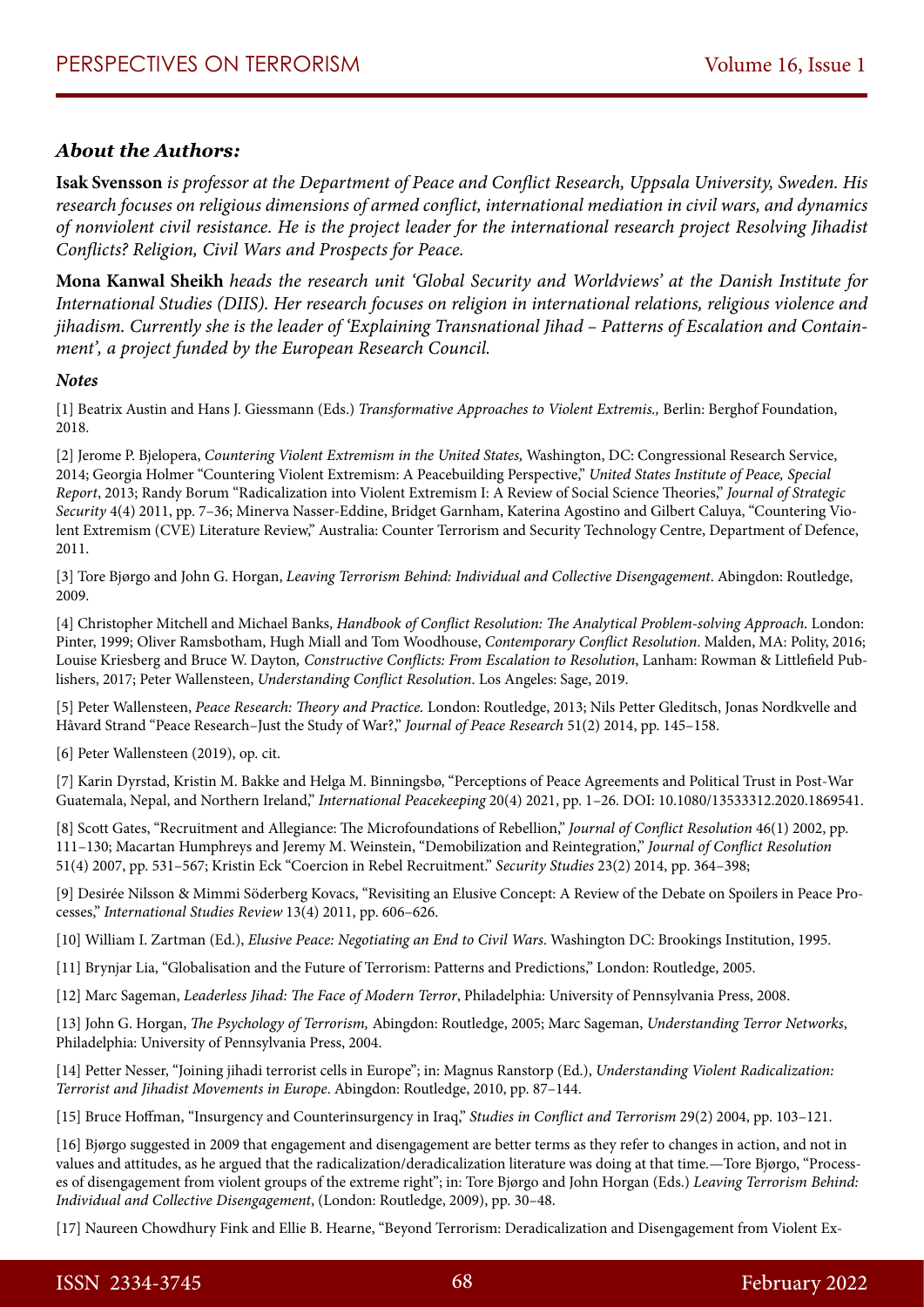tremism," *International Peace Institute Publications*, October 2008. URL: [https://www.ipinst.org/wp-content/uploads/publications/](https://www.ipinst.org/wp-content/uploads/publications/beter.pdf) [beter.pdf.](https://www.ipinst.org/wp-content/uploads/publications/beter.pdf)

[18] John G. Horgan and Kurt Braddock, "Rehabilitating the Terrorists? Challenges in Assessing the Effectiveness of De-radicalization Programs," *Terrorism and Political Violence* 22, 2010, pp. 287–291. DOI: 10.1080/09546551003594748.

[19] Jan O. Engene "Five Decades of Terrorism in Europe: The TWEED Dataset," *Journal of Peace Research* 44(1) 2007, pp. 109–121.

[20] Jan Oskar Engene's dataset "Terrorism in Western Europe: Events Data" (TWEED), is based on over 11,000 terror attacks from 200 terrorist groups operating in 18 European countries between 1950–2004.

[21] One of those who challenged the primacy of religion as driver is the French sociologist Olivier Roy who in his book *Jihad og Døden*, *Vandkunsten,* 2017, holds the view that at least in France religion is basically politics, rebellious politics. In his books, Olivier Roy argues that Islamic State (IS) extremism cannot be explained with reference to religion but emanates from a global and violent youth culture. An opposite view is taken by another Frenchman, Gilles Kepel, who postulates the primacy of religion in radicalization. E.g., Gilles Keppel, *Jihad: The Trail of Political Islam*, Harvard University Press, 2003.

[22] Mona Kanwal Sheikh, "Religion, Emotions and Conflict Escalation*"*; in: Bernt J. Steele and Eric A. Heinze (Eds.), *The Routledge Handbook of Ethics and International Relations*, (London: Routledge, 2018), pp. 518–526.

[23] Thomas Hegghammer (Ed.), *Jihadi Culture: The Art and Social Practices of Militant Islamists.* Cambridge: Cambridge University Press, 2017.

[24] One of the defining—and often criticized—ideas in the CVE discourse is that, in order to counter extremism, the "root causes" or starting point for the radicalization process ought to be identified and addressed. See for example Minerva Nasser-Eddine et al. 2011; Randy Borum (2011), op. cit.

[25] Jerome P. Bjelopera (2014), op. cit.

[26] Ibid.; See e.g., Ann-Sophie Hemmingsen's article, "The Attractions of Jihadism. An Identity Approach of Three," Copenhagen: Danish Institute for International Studies, 2010, on the challenges of designing counter-narratives.

[27] See the critique of the top-down focus of radicalization in Manni Crone, "Radicalization Revisited: Violence, Politics and the Skills of the Body," *International Affairs* 92(3) 2016: pp. 587–604. See also the point of Olivier Roy 2017, who argues that we are dealing with an Islamization of radicalism rather than a radicalization of Islamism, i.e., that radical Islamist is primarily a counterculture that in principle could have embraced any other ideology.

[28] Mimmi Söderberg Kovacs and Sophia Hatz, "Rebel-to-party transformations in civil war peace processes 1975–2011," *Democratization* 23(6) 2016, pp. 990–1008.

[29] Jerome Drevon, "The emergence of ex-Jihadi political parties in post-Mubarak Egypt," *The Middle East Journal* 69(4) 2015, pp. 511–526.

[30] Mona Kanwal Sheikh, "What Do Islamists Bring to the Negotiation Table? Religion and the Case of the Pakistani Taliban," *International Negotiation* 25(3) 2020, pp. 413–434. DOI: 10.1163/15718069-25131251.

[31] Monica Duffy Toft and Yuri M. Zhukov, "Islamists and Nationalists: Rebel Motivation and Counterinsurgency in Russia's North Caucasus," *American Political Science Review* 109(2) 2015, pp. 222–238. See also Isak Svensson and Desirée Nilsson, "Disputes over the Divine: Introducing the Religion and Armed Conflict (RELAC) Data, 1975–2015," *Journal of Conflict Resolution* 62(5) 2018, pp. 1127–1148.

[32] David Carment, Patrick James and Zeynep Taydas, "The Internationalization of Ethnic Conflict: State, Society, and Synthesis," *International Studies Review* 11(1) 2009, pp. 63–86.

[33] Mona Kanwal Sheikh, *Expanding Jihad: How Islamic State and Al-Qaeda find New Battlefields*, Copenhagen: Danish Institute for International Studies, 2017.

[34] Mona Kanwal Sheikh and Mark Juergensmeyer, *Entering Religious Minds*, London: Routledge*,* 2019.

[35] Barry Buzan, Ole Wæver and Jaap de Wilde, *Security: A New Framework for Analysis,* Boulder, Colorado: Lynne Rienner Publishers, 1998.

[36] Manni Crone (2016), op. cit.; Mona Kanwal Sheikh (2017), op. cit.

[37] Mona Kanwal Sheikh (2020), op. cit.

[38] Barry Buzan, Ole Wæver & Jaap de Wilde (1998), op. cit.

[39] Barry Buzan and Ole Wæver, "Macrosecuritization and Security Constellations: Reconsidering Scale in Securitization Theory," *Review of International Studies* 35(2) 2009, pp. 253–276.